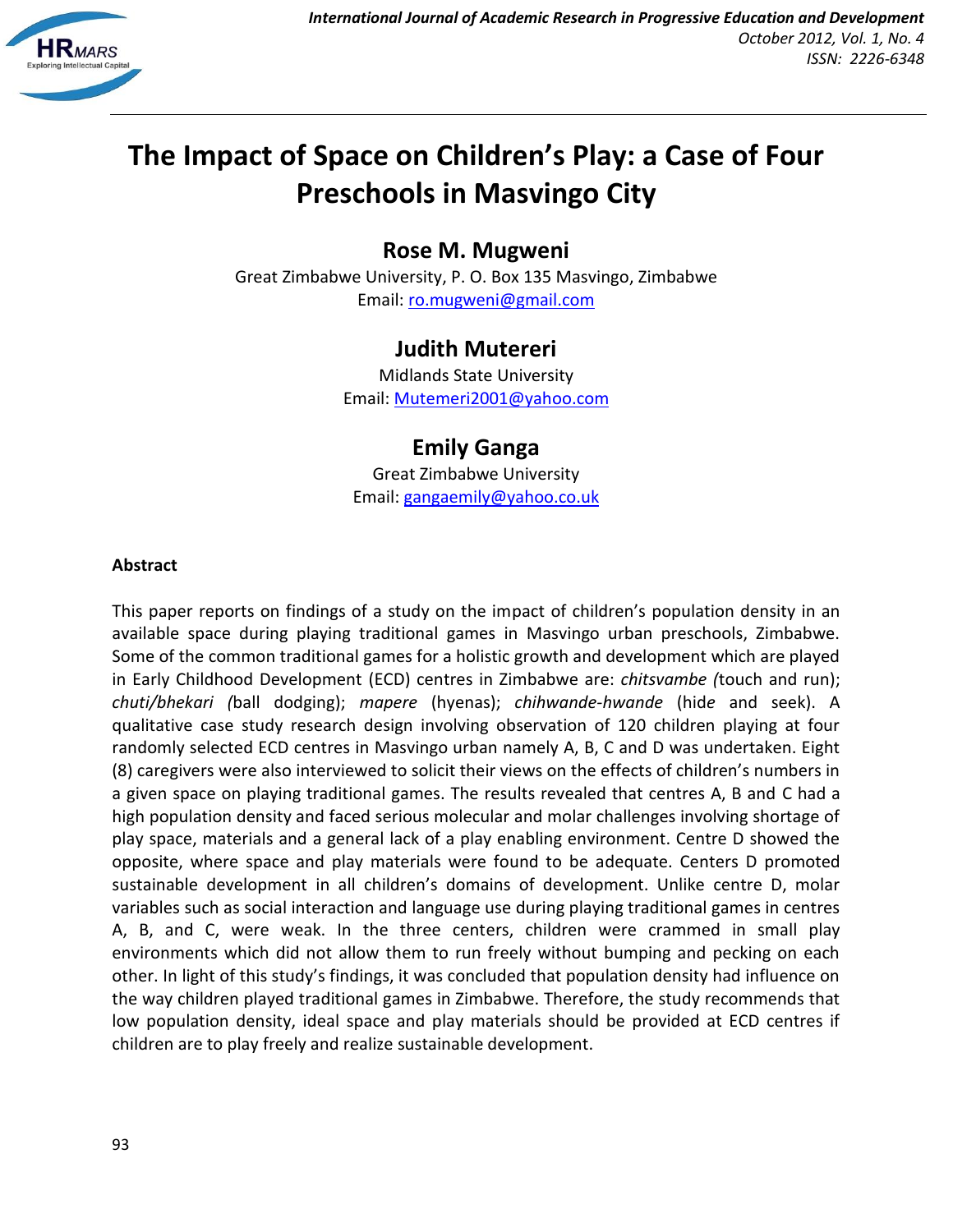

## **Introduction**

In defining play one will realise that pay is one of the ways children learn about themselves, the people around them, their environment and their community. Play is a form of behaviour. It is an essential part of every child's life and important to their development. Through play, children learn to explore the world around them, develop and practice skills they will use throughout their lives. Overall, play is defined as behaviour that is freely chosen, personally directed and intrinsically motivated. Play inessential for physical, emotional and spiritual growth, intellectual and educational development and social and behavioural skills. A child's capacity for positive development will be inhibited if denied access to a range of stimulating play opportunities. Play often, though not always, implies a sense of fun for the child. Play encourages and refines sustainable development across all cognitive, physical, emotional and spiritual areas of an individual child.

The emphasis of the development varies at different ages of children's developmental milestones. Hence, it is important to look at play as being on a continuum. In different cultures and successive generations, traditional games children play seems to change. However, there are some attributes of play that remain constant. For example, the activities of play do not have to reach one predetermined conclusion. Play is process driven rather than result driven. It is self-chosen and the child is in control. Child initiated play using freely chosen equipment and interpreted in an individual way often lasts longer than adult led play. Tassoni and Hucker (2000:2) say,

"Some experts believe that children remember best the free play they have created themselves, because it had meaning for them. It is also often the case that such play will hold a child's interest far longer than an activity organized and controlled by an adult"*.*

On this note, play provides enjoyment and this is the reason why children return to their games time after time. The frequency of specific forms of play differ across cultures, and is influenced by children's population density and play environments adults set up, which in turn, reflect cultural values (Papalia, Olds & Feldman 2004:278). In light of the foregoing assertion, it could be viewed that, it is the children's population density and their spontaneous play that facilitate development. In an effort to attain education for all (EFA), the post independence era in Zimbabwe saw the mushrooming of early childhood development centres (ECD), most of which are housed in back yards and church court yards where there is limited space for effective playing of traditional games by large groups of children.

## **Children's Need For Time And Space To Play**

The constraints and fears that limit children's opportunities for play, particularly outdoors, deprive children of essential childhood experiences and opportunities. These are: opportunities to develop friendships and negotiate relationships; opportunities to grapple with the full gamut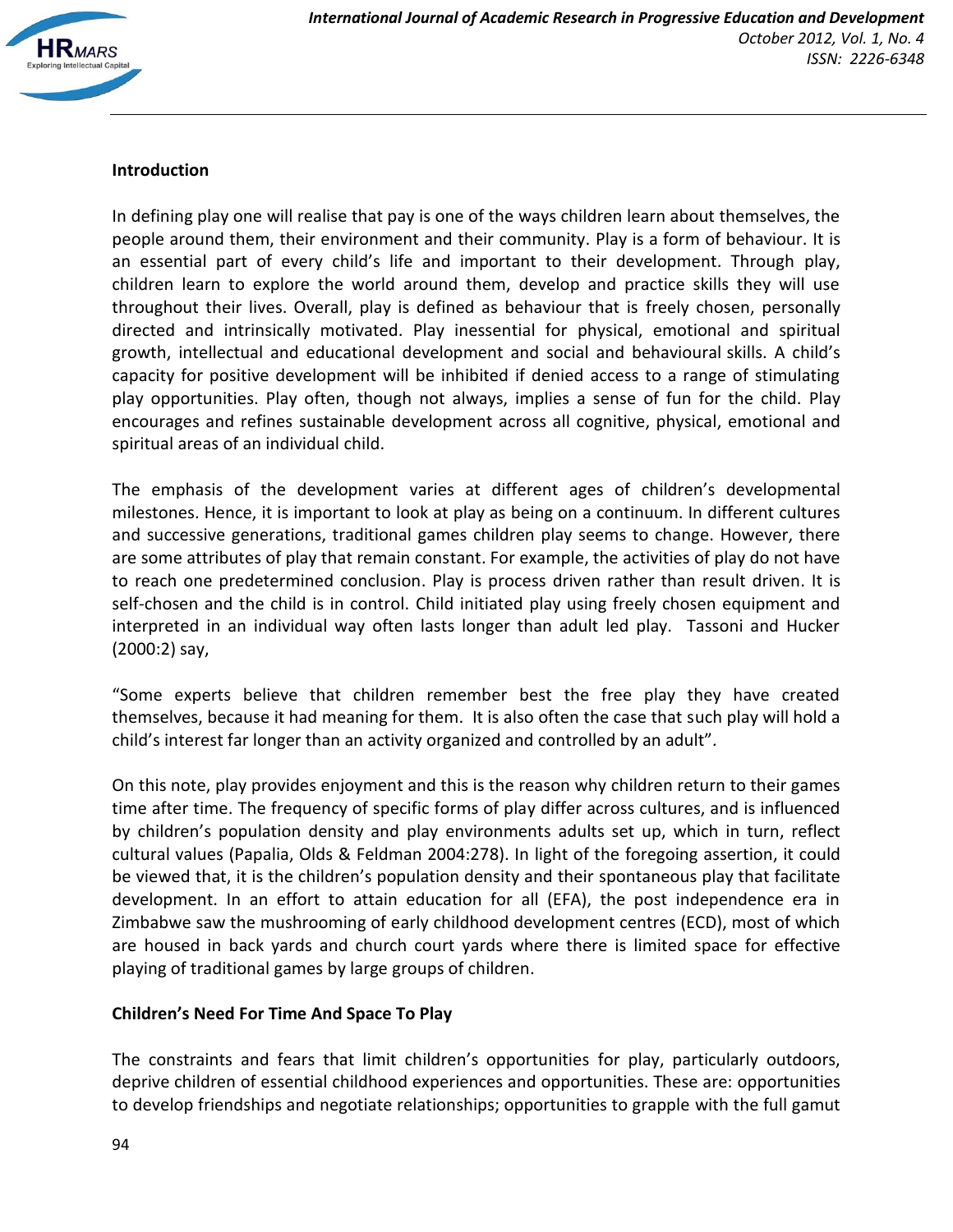

of emotions including those such as jealousy, boredom or anger, as well as happiness and satisfaction; opportunities to take risks, have adventures and misadventures; to have contact with nature and the environment. It is because play offers unique benefits to children that the right to play is included in Article 31 of the *UN Convention on the Rights of the Child* which recognises:

The Right of the child to rest and leisure, and to engage in play and recreational activities appropriate to the age of the child and to participate freely in cultural life and the arts. (UNICEF, 1989In Zimbabwe, not much research has been done on the impact of children's population in a given play area on the quality of play. Thus, this study sought to investigate the impact of children's population density on playing traditional games in early childhood development (ECD) settings in an effort to attain sustainable growth and development.

The following research questions guided the study:

- How does children's population density affect playing of traditional games in early childhood development settings in Masvingo Urban?
- What are the views of caregivers with regards to the effect of children's numbers on the quality of their play?
- How does the size of space available in a setting influence the quality of children's play?

## **Conceptual Framework**

This study was conceptualized within the constructivist/interprtivist framework, with the realization that meanings are constructed by participants in their socio-cultural and historical contexts, (Vygotsky, 1986; Slavin, 2000:256). Constructivism as a theory of knowing that emphasizes the role each person plays in constructing their own knowledge rather than absorbing it directly from the environment. Ontologically, this study acknowledges that, there are many realities and not a single universal truth in the process of research. According to the constructivists; epistemologically, seeking knowledge is seeking the truth, and seeking the truth is about understanding the phenomena that one is dealing with (Creswell, 2007:20-34). In this study, it is about understanding what works best in a specific play context. In constructivist philosophy, the focus is on children's creation of knowledge rather than on their repeating what others consider important knowledge. This occurs as the individual child mentally acts on the environment during playing traditional games.

The study is also founded of classical theories of play which try to answer the question 'why do children play?'.

Now, it is important to consider the contributions of literature and the illumination that has been cast in this discussion on the impact of children's population density on playing traditional games in ECD centres.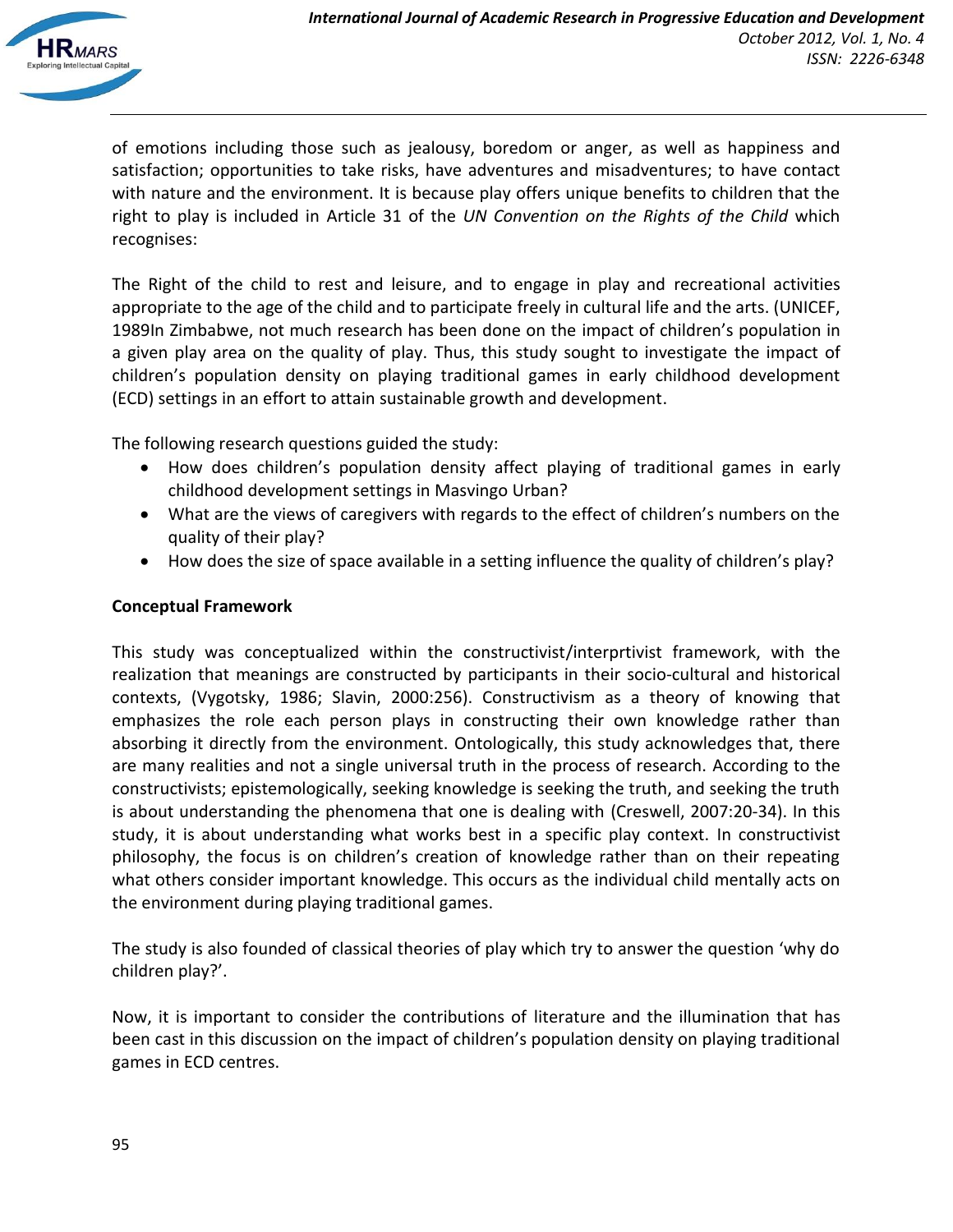

## **Literature Review**

In the African culture, most children's free play takes place during playing traditional games such as *chitsvambe, chuti, mapere, nhodo, pada, tsuro darika mutanda and chihwande-hwande.* In light of the fore going assertion, it could be viewed that it is the spontaneous child play that facilitates development. Most of these games children play emerge from their prior cultural experiences. Mutemeri & Mugweni (2005:49) view that a people's culture is an important survival strategy passed down from one generation to another through processes of enculturation and socialization; a type of roadmap that serves as a sense-making device that guides and shapes behaviour. Literature (Papalia et al, 2004; Dempsey & Frost, 1993; & Oravec, (2000-2001) shows that children need wide play environments that are spacious and enabling. The interaction that takes place during playing traditional games in limited space mostly develop into another form of play and emotional encounters such as pinching and pushing each other. Ormrod (2000) observes that cognitive theorists support the view that spontaneous imaginative play facilitates children's intellectual development. For example, Piaget (1962, 1969:59) maintains that games of construction often arise from symbolic play, and these games are initially embedded with play symbolism, but later tend to constitute genuine adaptations or solutions to problems and intelligent creations. Thus, he argues that spontaneous play facilitates intellectual development, in that it can lead to discoveries about the physical environment. Vygotsky (1986 in Slavin, (2000), suggests that *pretend play* facilitates the mastery of symbolism, the understanding of a relationship between the signifier and the signified, which is one of the cognitive foundations of literacy. Imaginative play frees behavior and thought from the domination of the immediate perceptual field. It represents a middleground between the literalness of seeing meaning as immediately apparent and inherent in objects. Hence, it constitutes a form of thinking that is totally separated from real situations.

Research on children's intellectual development indicates that a number of cognitive skills, including measurement, equivalency, balance, spatial concepts, conservation, decentration, reversibility, and logical classification are enhanced during play. In addition, play is thought to afford children the opportunity for creative expression, as well as to actually facilitate creative processes, including divergent thinking (Fein, 1987; Russ, 1993). Socio-dramatic play allows children to create alternative worlds and encourages them to engage in subjunctive representation of reality. It enhances the child's need to organize a complex environment into meaningful scripts and schemas for possible action in the future, and encourages children to plan, to consider a variety of courses of action, and to communicate their plans and courses of action to other people (Stebbing, 1999; Singer & Singer, 1998). It stimulates the 'what if' type of thinking that forms the basis for mature hypothetical reasoning and problem solving. It encourages children to think creatively, and has been found to predict later creativity. In addition, extensive involvement in traditional games and socio-dramatic play has been seen to improve children's memory, language development and cognitive perspective-taking abilities (Stebbing, 1999:298; Ormrod, 2000:106-107).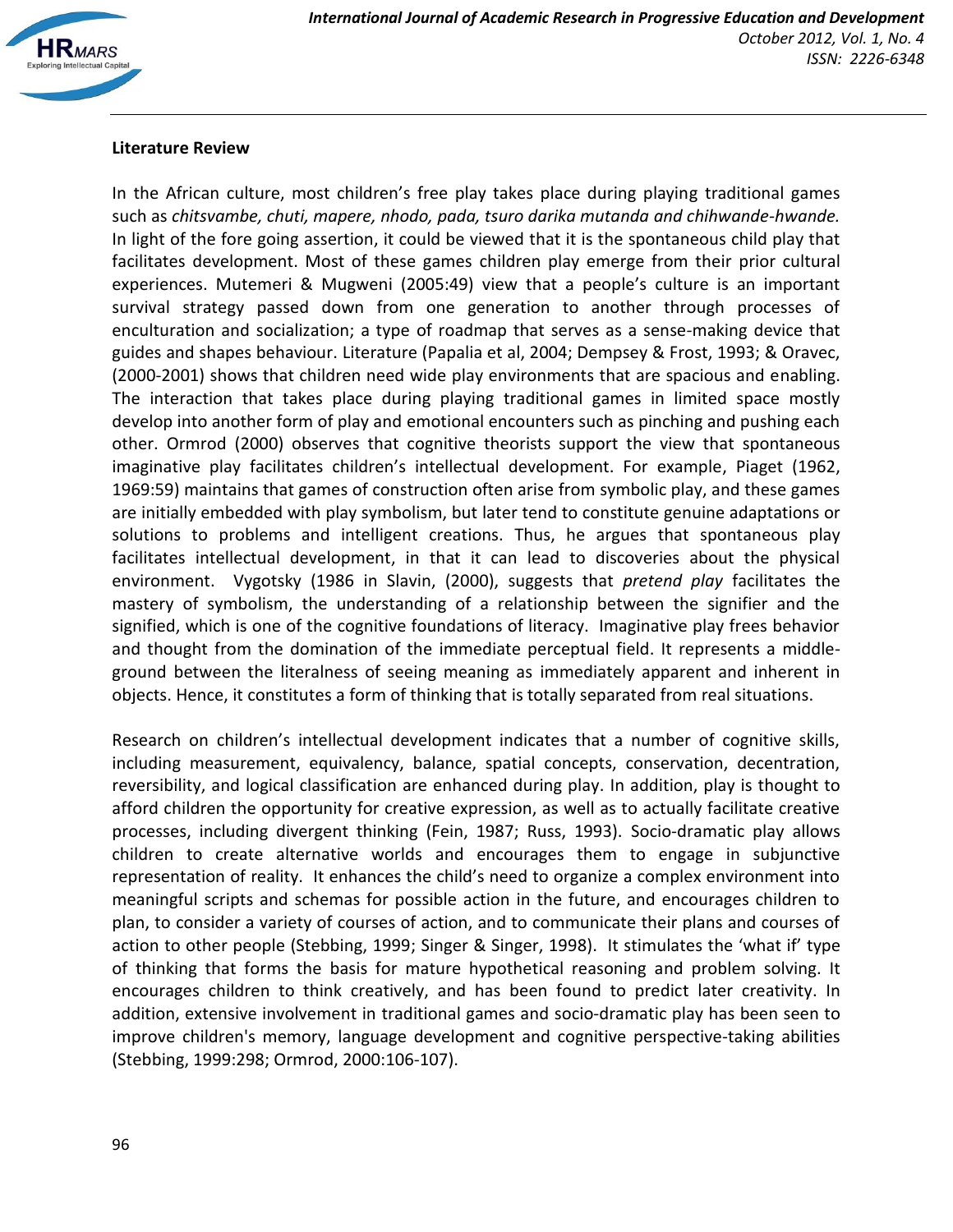

In the area of language development Ormrod (2000:63-64) observes that there is a growing body of evidence in support of a relationship between various forms of spontaneous play and linguistic development. In fact, all of the four aspects of the human language system namely the phonological, syntactic, semantic, and the pragmatic are incorporated into young children's play (Kuczaj, 1985). During playing traditional games children engage in language play. Garvey (1984) suggests that there are four different types of language play, which roughly correspond to the different aspects of language. These are: play with sounds and noises, play with linguistic systems such as those involving word meanings or grammatical constructions, play with rhymes and words, as well as play with the conventions of speech. While the purpose of language play is not fully understood, it is worthy to note that language play involving sounds and sound structures has been observed in lower animal species as well as in human off-springs. Play is thought to facilitate cognitive, social, and linguistic development (Kuczaj, 1998).

During playing traditional games, three-to-four year old children become fascinated with sounds such as songs, chants and rhymes. They enjoy nonsensical rhyming patterns. Play of this type is related to language development in that the ability to sing and rhyme is highly correlated with early speaking and reading achievement in children (Bergen & Mauer, 2000).

The connection between play and divergent thinking has been established in various lines of research. First, a relationship has been found between divergent problem solving ability and the characteristics of children's play materials (Dansky & Silverman, 1973, 1975; Pepler & Ross, 1981). For example, Pepler and Ross (1981) gave 64 preschool children the opportunity to play repeatedly with convergent (puzzles with one correct solution) and divergent (blocks, which can be assembled in a variety of ways) materials. When the children were later asked to solve a variety of problems, those who had engaged in divergent object play were more flexible and more original in their problem solving approaches. They were quicker to abandon ineffective problem-solving approaches than those in the convergent play group. Playing with open-ended materials, on the other hand, may suggest that there are numerous approaches that can be taken to any problem. It has been suggested that the link between fantasy play and divergent thinking can be found in the concept of decentration (Rubin, Fein, & Vandenberg, 1983). This involves the ability to attend simultaneously to many features of the environment in order to transform objects and situations. A child who engages in make believe during playing *mapere* (hyenas) knows that the subject he/she is running away from is a human being but pretends that the subject is a hyena. Make-believe play, therefore, provides evidence of a considerable amount of intellectual flexibility in the child, and flexibility is a key ingredient in creativity.

Imaginative play cannot and should not be considered without reference to the social context in which it occurs. The freedom to play, and to play as one chooses, can vary from one cultural milieu to another. It depends on the amount of play space and free time that is available. It also depends on parental and general societal attitudes about the relative importance of play and work in children's lives (Roopnarine, Lasker, Sacks, & Stores, 1998). Despite research detailing the developmental progression of pretend play and its various benefits, there remains a major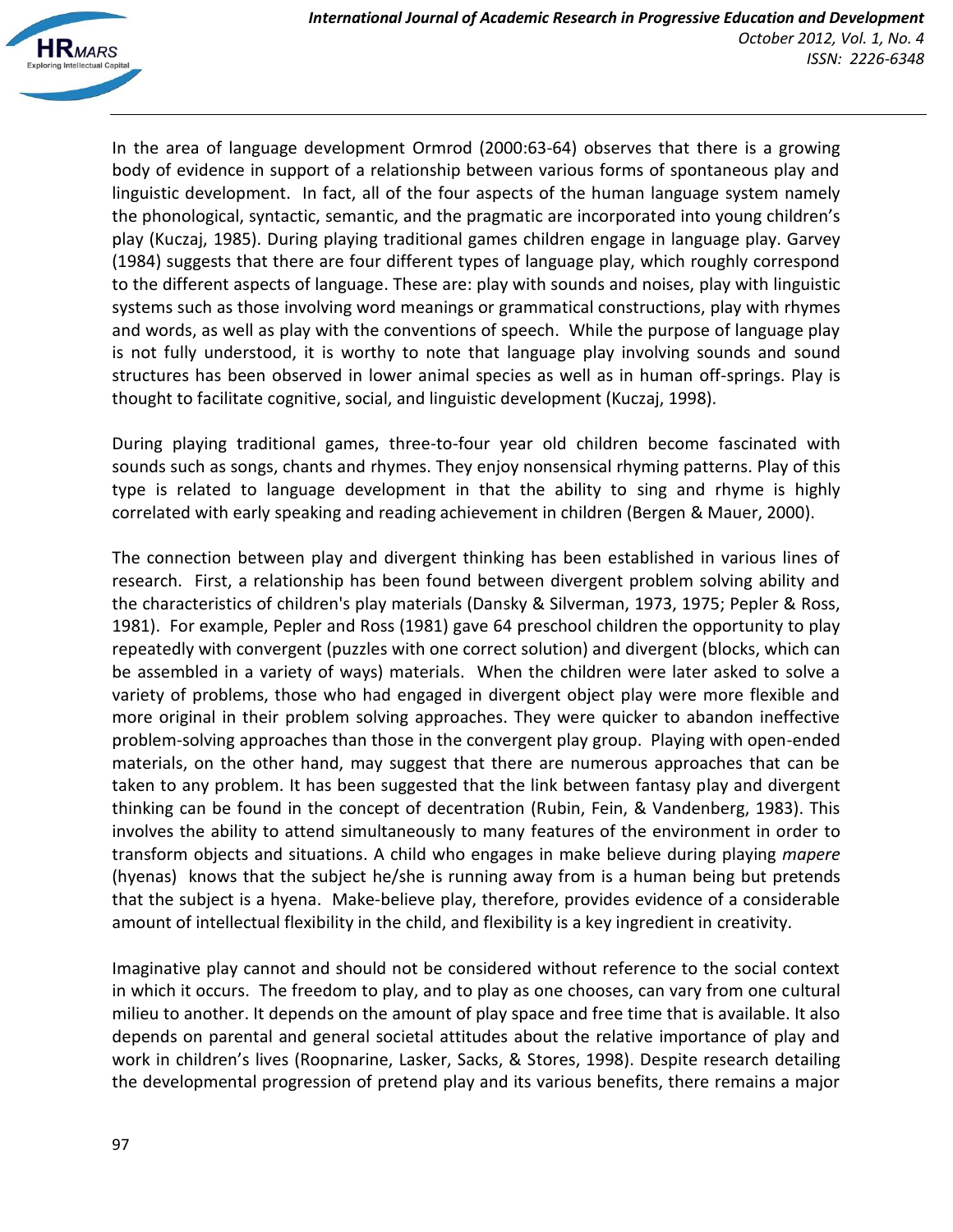

gap in our understanding of the intersection between pretend play and the socio-cultural system in which it occurs (Roopnarine, Shin, Donovan, & Suppal, 2000).

#### **Methodology**

#### **Research Design**

A qualitative case study research design was employed. A case study design was employed because the research was richly descriptive and was grounded in varied sources of data. Using a checklist, preschool children were observed playing popular traditional games in availed spaces. Care givers were also interviewed to solicit data on their views on the effect of children's numbers and space during playing traditional games.

#### **Sample**

Purposive sampling was employed to come up with 120 four-five year olds children at four randomly selected preschools coded A, B, A, and D; and 8 care givers 2 selected from each ECD center. Care givers were selected since they interact with the preschool children most of the time.

#### **Findings and Discussion**

Table 1 below shows the results of the observations made in four selected ECD centers in Masvigo urban to establish the situation on the ground pertaining to the impact of children's population density in a given space on the quality of play during playing traditional games.

| <b>Item</b>    | <b>Center A</b>    | <b>Center B</b> | <b>Center C</b>   | <b>Center D</b>              |
|----------------|--------------------|-----------------|-------------------|------------------------------|
|                |                    |                 |                   |                              |
|                |                    |                 |                   |                              |
| Location       | House backyard     | Home            | Church            | EDC setting attached to a    |
|                |                    | garage          | courtyard         | Private Primary School       |
| <b>Density</b> | High               | High            | High              | Low to medium                |
| <b>Space</b>   | Not evident        | Not evident     | Not evident       | variety of<br>learning<br>A  |
| Arrangemen     |                    |                 |                   | centers and free<br>play     |
|                |                    |                 |                   | areas created                |
| Play           | Swings,<br>tunnels | Balls, blocks,  | Sand<br>area,     | Blocks,<br>dolls,<br>Wendy   |
| materials      | made of old tires, | tires<br>and    | balls, old clocks | library<br>house,<br>corner, |
|                | paint and brushes  | swings          | and swings        | discovery<br>corner.<br>sand |
|                |                    |                 |                   | climbing<br>frames,<br>area, |
|                |                    |                 |                   | surfaced<br>tunnels,<br>area |
|                |                    |                 |                   | and large play fields.       |

## Table 1: **Observation Results**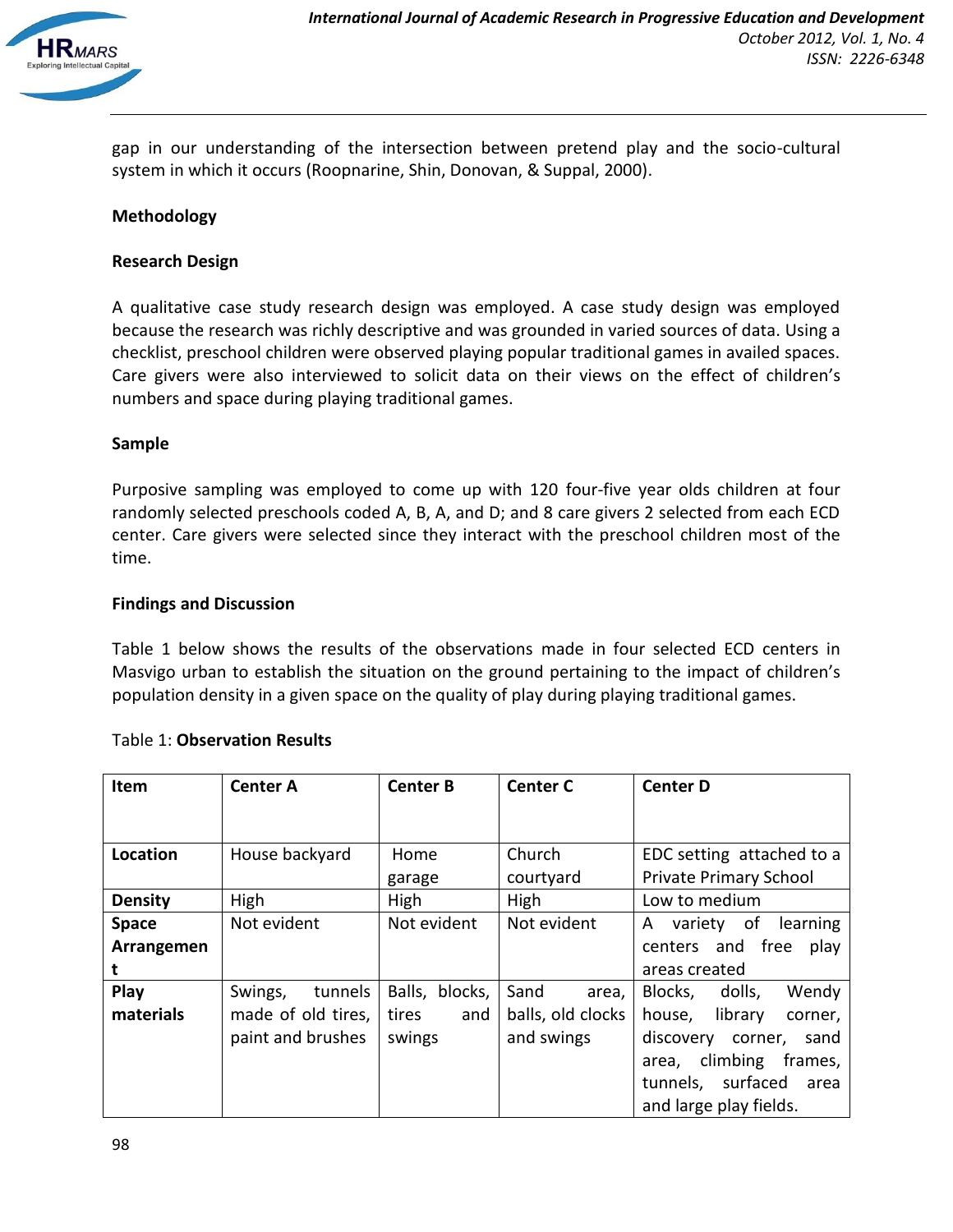

| <b>Culture</b> | Academic | Academic | Academic | Development oriented |
|----------------|----------|----------|----------|----------------------|
|                | oriented | oriented | oriented |                      |

The observation results in Table 1 above revealed that centers A, B, and C faced some serious challenges that Dempsey and Frost (1993) categorize under molecular and molar variables. Molecular variables being those found within the ECD settings such as population density, equipment, peers and arrangement of space. On the other hand are molar variables such as culture, language as well as socio economic variables. These molar variables fall between settings. An analysis of what pertains on the ground was made under the foregoing themes.

## **Molecular Variables**

## **Density**

Of the four centres observed, three namely A, B, and C were situated in cramped locations. These restricted spaces impacted negatively on the quality of children's play of traditional games. Greater density (that is less space) resulted in greater amount of group play aggression and anger, (Dempsey and Frost 1993). This was because increased spatial density resulted in decreased running and increased physical contact, which more often than not resulted in exchanges of harsh and impolite language. It appeared that whilst centers A, B, and C faced high population density challenges centre D was of low to medium density and children's interactions were positive compared to the former, resulting in better playing of traditional games.

## **Space Arrangement**

Because of restricted learning environments, space arrangement was not evident in all the other ECD centres except Centre D. It should be noted however that as far as space arrangement is concerned consideration is not on quantity but delineation and flexibility of available space. Space must be delineated so that children have places to play individually as well as in social groups. Also children love to play within boundaries and the boundaries are viewed by the children as providing some kind of security. Observation of individual children seemed difficult in centers A, B, and C as children tended to play in large groups. On the other hand in center D there was evidence of delineation of space where children played individually, in small groups as well as in large groups.

## **Materials**

Scarcity of play materials characterized the three ECD centers observed namely A, B, and C. It appeared that children's natural development from their homes was thwarted at the three densely populated centers. Dempsey and Frost (1992) clearly indicate that the quantity of play materials available to the child is correlated with the child's development. They further mention that undesirable behaviour increases with the reduction in play materials. However, sometimes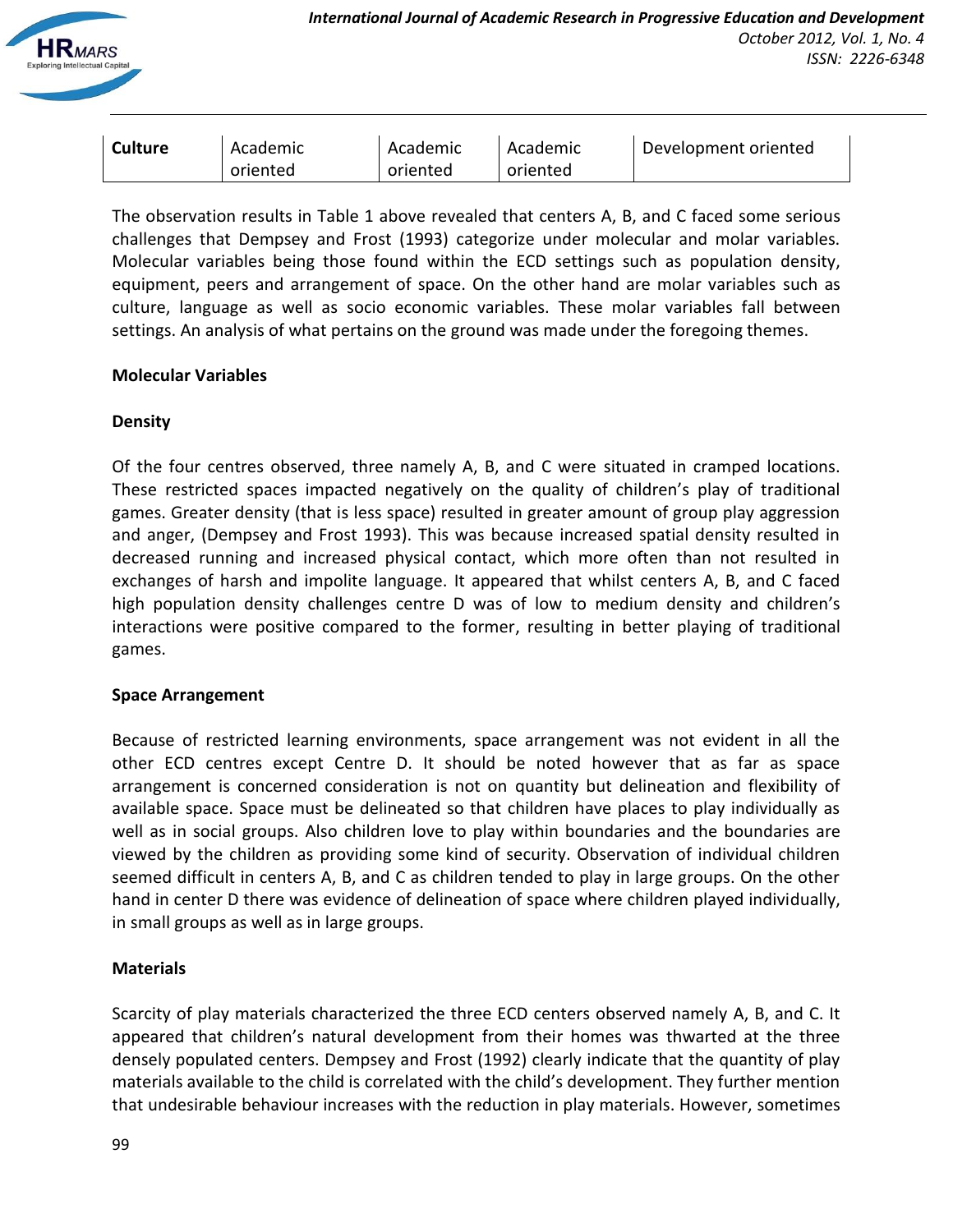

it is important to limit quantity of toys so that children are forced to focus on social possibilities and to discover novel uses of the environment. Observed play materials, like tyres tended to support more the physical development of children at the expense of the cognitive, social and affective. On the other hand there was evidence of toys that develop cognitive, social and affective development

## **Molar Variables**

## **Culture**

Adults interpret children's play and development differently depending on their culture. It appeared that within the ECD centers observed play and academic activities were seen as unrelated. Traditional games were played without much of caregiver's supervision whilst the academic activities were facilitated by the caregiver. In selecting and organizing what the child views during traditional games, the child enters into the world of symbolism and abstraction thereby acquiring new knowledge and language. These communicative abilities enhance the development of mother tongue in ECD centres. This is the issue that pedagogy needs to focus on in order to develop in children rich language skills (Papalia et. al. 2004). It is important that a balance be struck between developmentally and culturally appropriate approaches to language development during children's playing of traditional games.

When the 8 caregivers were interviewed on the impact of children's population density on their quality of play, it was found that the caregivers did not see the relationship between available play space and the quality of play generated. Instead they viewed children's behaviour during play as affecting the quality of play. Indicated below are examples of what some of the respondents said.

*"Zveuwandu whevana panzvimbo yekutambira hazvina nebasa rese! Kana vana vasina misikanzwa vanotamba zvakanaka".* (The number of children playing within a given space has no problem! As long as children are not naughty they can play well regardless of their numbers).

Another caregiver said, "*Kana vana vachiita tumitambo otwu, misikazwa ndiyo inowanda, kushunyana nekurovana. Izvi ndizvo zvinoresva kutamba kwakanaka kwatinotarisira*". (When children are playing these traditional games, they become mischievous – pinching, punching and swearing at each other. This behaviour spoils the good play patterns expected)

A further view from a respondent was, "*Vamwe vana wedu vanongoberekwa vachida zvekufara nekutamba nevamwe asi vamwe ndivo vanongokwindimara. Vana vakadayi ndivo vanovanzo kwadzwa nevamwe pakutamba mitambo.* (Some of our children are naturally happy and they like to play with others whilst others are just introverted and de-motivated. Such introverts are the ones who often get hurt during playing games).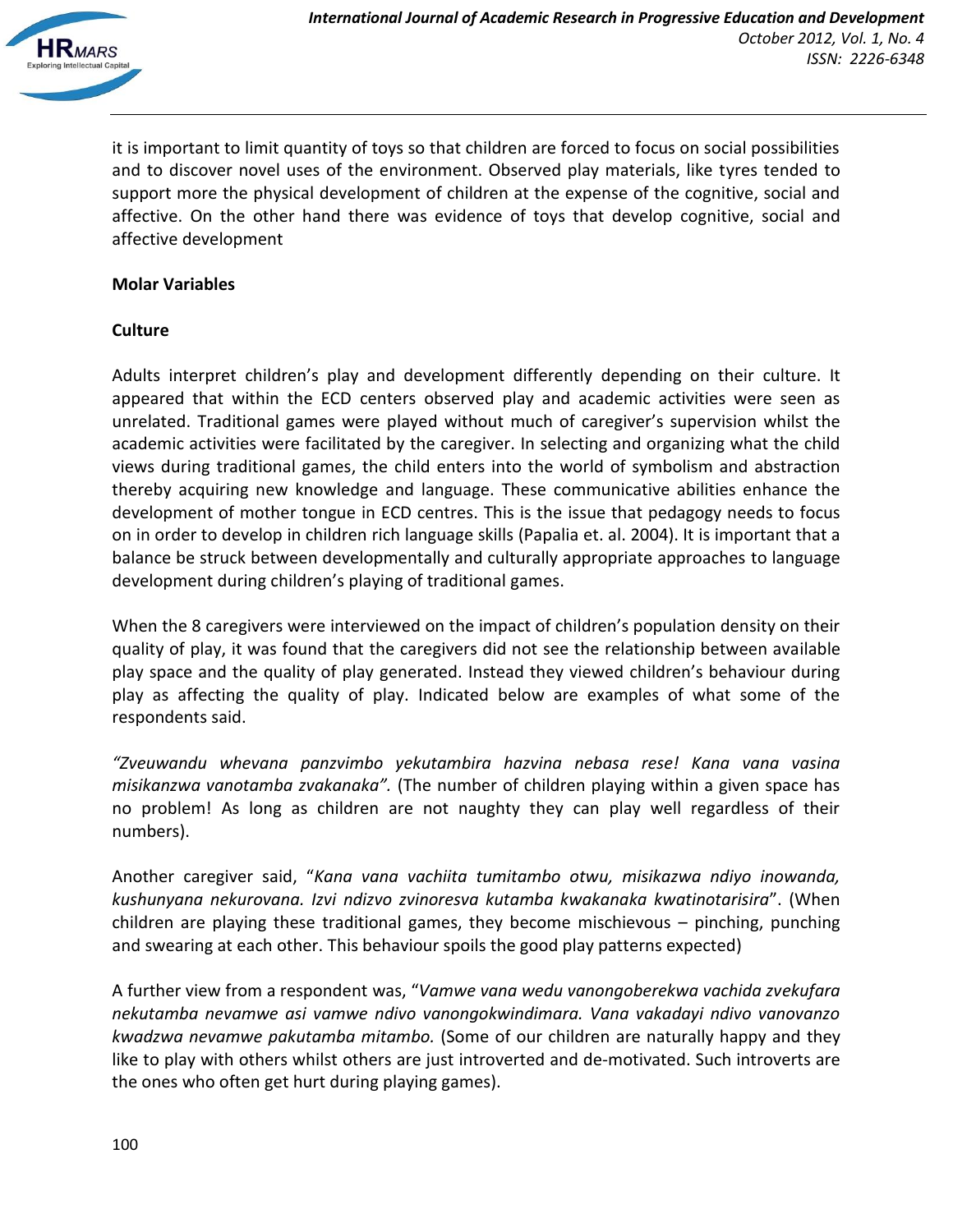

These results imply that the caregivers were not aware of the need for availability of adequate space in order for effective playing of traditional games to occur. Caregivers were of the view that it was children's mischief and antisocial behaviour that caused deterioration of play quality into pushing and punching of each other. Yet other caregivers blamed the development of poor quality play to children's introvert behaviour and de-motivation to engage in games. These findings are contrary to earlier research findings which showed that children need spacious and enabling environments to play effectively (Dempsey and Frosty, 1993; Oravec, 2000 and Papalia et al. 2004). There seems to be a gap in terms of teacher espoused knowledge and enacted knowledge with regards to issues of play.

## **Conclusions and Recommendations**

The major findings of the study suggest that children's high population density results in poor quality play of traditional games in ECD settings. On the other hand low population density enhances the quality of play and attainment of sustainable development. Findings of the study further suggest that caregivers at the ECD centers are not aware of the impact of limited space on the quality of games played by children. Their enacted knowledge or tacit theory seems not to be consistent with contemporary practice in ECD play theory. Caregivers need to be exposed to information concerning the value of setting up an enabling environment which facilitates and sustain children's playing of traditional games.

Perceptions of caregivers need to be changed by them taking a proactive stance to get informed on young children's play curriculum and contemporary play issues in ECD settings. Through ECD specialist advocacy, there is need to make caregivers aware that both children's high and low population density affect the quality of play and in turn positively or negatively impact on sustainable development. This study shows that children can benefit emernsily if the traditional games are done in spacious environment as is done culturally. The restricted places such as the ones discussed in the study limit the benefits to be accrued through playing traditional games.

In an effort to democratize the ECD programme, the Ministry of Education Sport and Culture has incorporated a 2-year ECD programme in the formal education system with implementation guidelines for both primary schools and private owned centres spelt out in the Director's Circular No. 48 of 2007:1 and Statutory Instrument 106 of 2005. Education officers and ECD District Trainers should assist communities in establishing quality ECD centres. All ECD centres established outside school premises should attach themselves to nearest primary schools for professional, curriculum and administrative assistance by ECD experts.

The study recommends that low population density, ideal space and play materials should be provided at ECD centers for a sustainable play curriculum to be realised. The study also recommends that there is need for further research on caregiver preparedness to implement the ECD play based curriculum.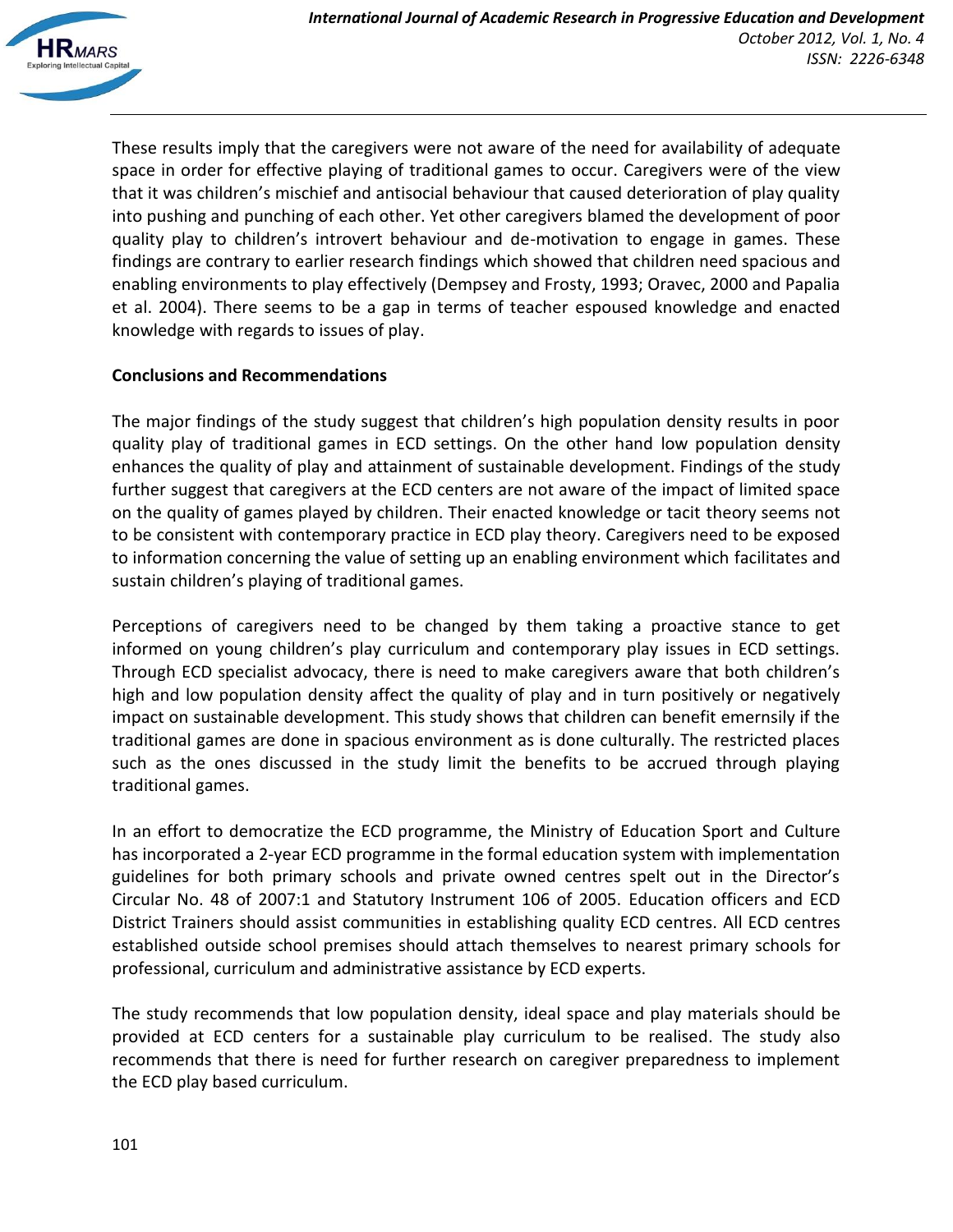

## **References**

Armstrong, T. (1995). *The Myth of the ADD child*. New York: Dutton.

- Bergen, D, & Mauer, D. (2000). "Symbolic Play, Phonological Awareness, and Literacy Skills at Three Age Levels". In K.A. Roskos & J.F. Christie (Eds*.) Play and literacy in early childhood* (pp. 45-62). Mahwah, N.J.: Lawrence Erlbaum Associates.
- Berk, L. E. (2006). *Child Development.* Boston: Pearson.
- Branscombe, N. A., Castle, K., Dorsey, A. G., Surbeck, E. and Taylor, J. B. (2003). *Early Childhood Curriculum: A Constructivist Perspective.* New York, Houghton Mifflin.
- Creswell, J. W. (2007). *Qualitative Inquiry and Research Design: choosing Among Five Approaches*. London: Sage Publication.
- Dansky, J.L. & Silverman, I.W. (1975). "Play: A General Facilitator of Associative Fluency". *Developmental Psychology*, 11, 104.
- Dempsey, J. D. and Frost, J. L. 'Play Environments in Early Childhood Education' in Spodek, B. (Editor) (1993). *Handbook of Research on the Education of Young Children*. (pp 306-318) New York, Macmillan.
- Fein, G. (1987). "Pretend Play: Creativity and Consciousness". In P. Gorlitz & J. Wohlwill (Eds.), *Curiosity, Imagination and Play* (pp. 281-304). Hillsdale, N.J.: Lawrence Erlbaum Associates, Inc.
- Kuczaj, S.A. (1998). "Is an Evolutionary Theory of Language Play Possible"? *Current Psychology of Cognition*. 17, 135-154.
- Mutemeri, J. & Mugweni, R. (2005). "The Extent to Which Mathematics Instructional Practices in Early Childhood Education in Zimbabwe Relate to or Make Use of Children's Experiences". *African Journal of Research in Mathematics, Science and Technology Education.* Volume 9, Issue 1, 49-54.
- Ormrod, J. E. (2000). *Educational Psychology: Developing Learners*. Upper Saddle River, New Jersey: Merrill.
- Oravec, J. (2000-2001). Interactive Toys and Children's Education: Strategies for Educators and Parents. Childhood Education, Winter, 81-85.
- Papalia, D. E., Olds, S. W. & Feldman, R. D. (2004). *A Child's World: infancy Through Adolescence*. Boston: McGraw Hill.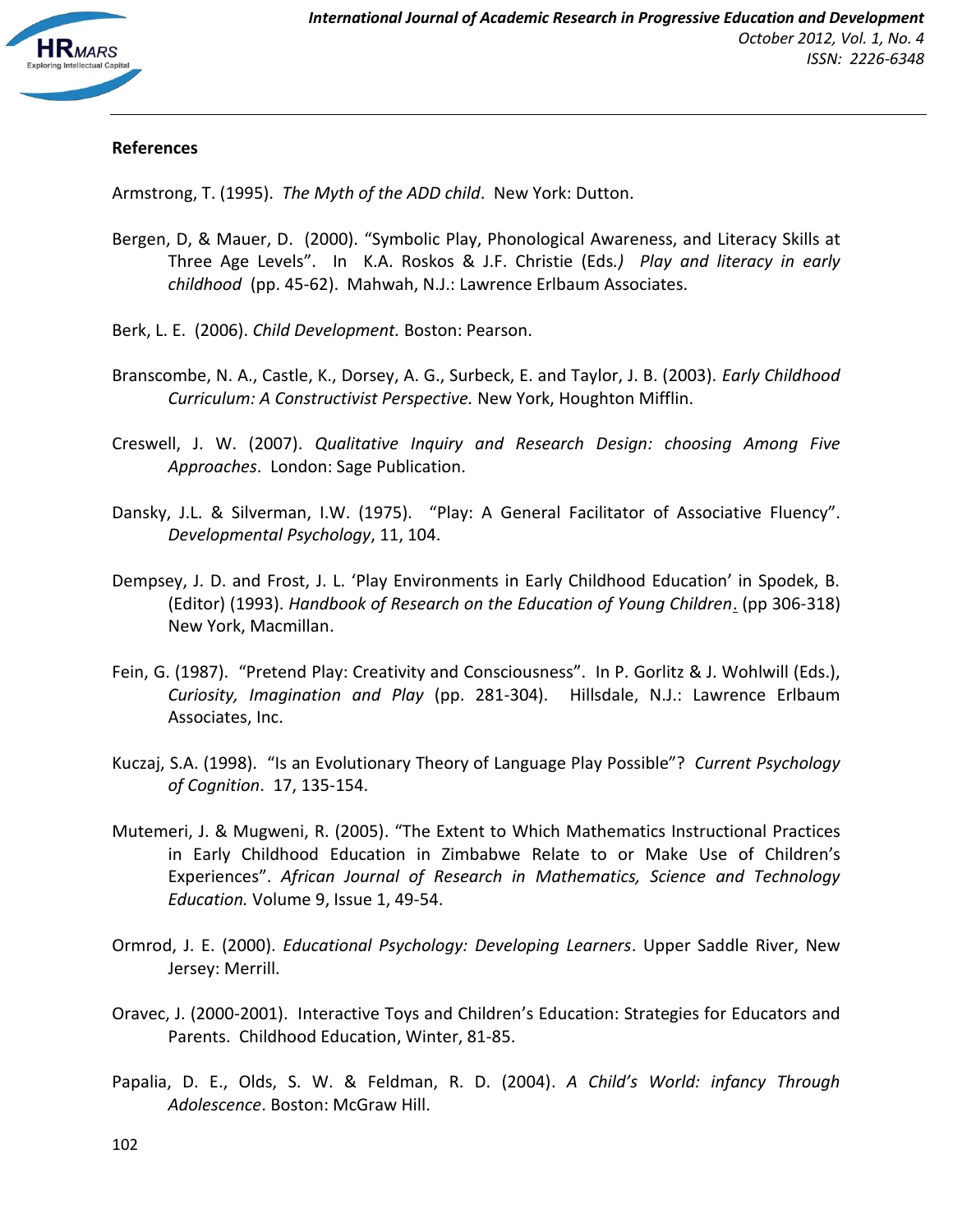Pepler, D.J. & Ross, H.S. (1981). "The Effects of Play on Convergent and Divergent Problemsolving". *Child Development*, 52, 1202-1210.

Piaget, J. & Inhelder, B. (1969). *The Psychology of the Child*. New York: Basic Books.

Piaget, J. (1962). *Play, Dreams, and Imitation in Childhood*. New York: Norton.

- Roopnarine, J.L., Lasker, J., Sacks, M., & Stores, M. (1998). "The Cultural Context of Children's Play". In O.N. Saracho & B. Spodek (Eds.), *Multiple Perspectives on Play in Early Childhood Education* (pp. 194-219). Albany: State University of New York Press.
- Roopnarine, J.L., Shin, M., Donovan, B., & Suppal, P. (2000). "Socio-cultural Contexts of Dramatic Play: Implications for Early Education". In K.A. Roskos & J.F. Christie (Eds.), *Play and Literacy in Early Childhood*, (pp. 205-230). Mahwah, N.J.: Lawrence Erlbaum
- Rubin, K.H., Fein, G.C., & Vandenberg, B. (1983). "Play". In P.H. Mussen (Ed.), *Handbook of child psychology,* (4th Ed.). New York: Wiley.
- Russ, S.W., (1993). *Affect and Creativity: The Role of Affect and Play in the Creative Process.* Hillsdale, N.J.: Lawrence Erlbaum Associates, Inc.
- Russ, S.W., Robbins, D., & Christiano, B. (1999). Pretend Play: Longitudinal Prediction of Creativity and Affect and Fantasy in Children. *Creativity Research Journal*, 12, 129-139.
- Slavin, R. E. (2000). *Educational Psychology: Theory and Practice*. Boston: Allyn & Bacon.
- Singer, J.L., & Singer, D.G. (1998). "Imaginative Play and Human Development: Schemas, Scripts, and Possibilities". In D. Bergen (Ed.), *Play as a Medium for Learning and Development* (pp. 63-66). Olney, MD., Association for Childhood Education International.
- Stebbing, B. (1999). L*earning through Play.* Harare; UNICEF.
- Tamis-LeMonda, C.S., & Bornstein, M.H. (1991). "Individual Variation, Correspondence, Stability, and Change in Mother and Toddler Play". *Infant Behavior and Development,*  14, 143-162.
- Tamis-LeMonda, C.S., & Damast, A.M. (1993, April*). Individual Differences in Mothers' Play Actions and Beliefs: Correspondence to Toddler-play Competence*. Paper presented at the biennial meeting of the Society for Research in Child Development, New Orleans.

Tassoni, P. and Hucker, K. (2000). *Planning Play and the Early Years*. Oxford,